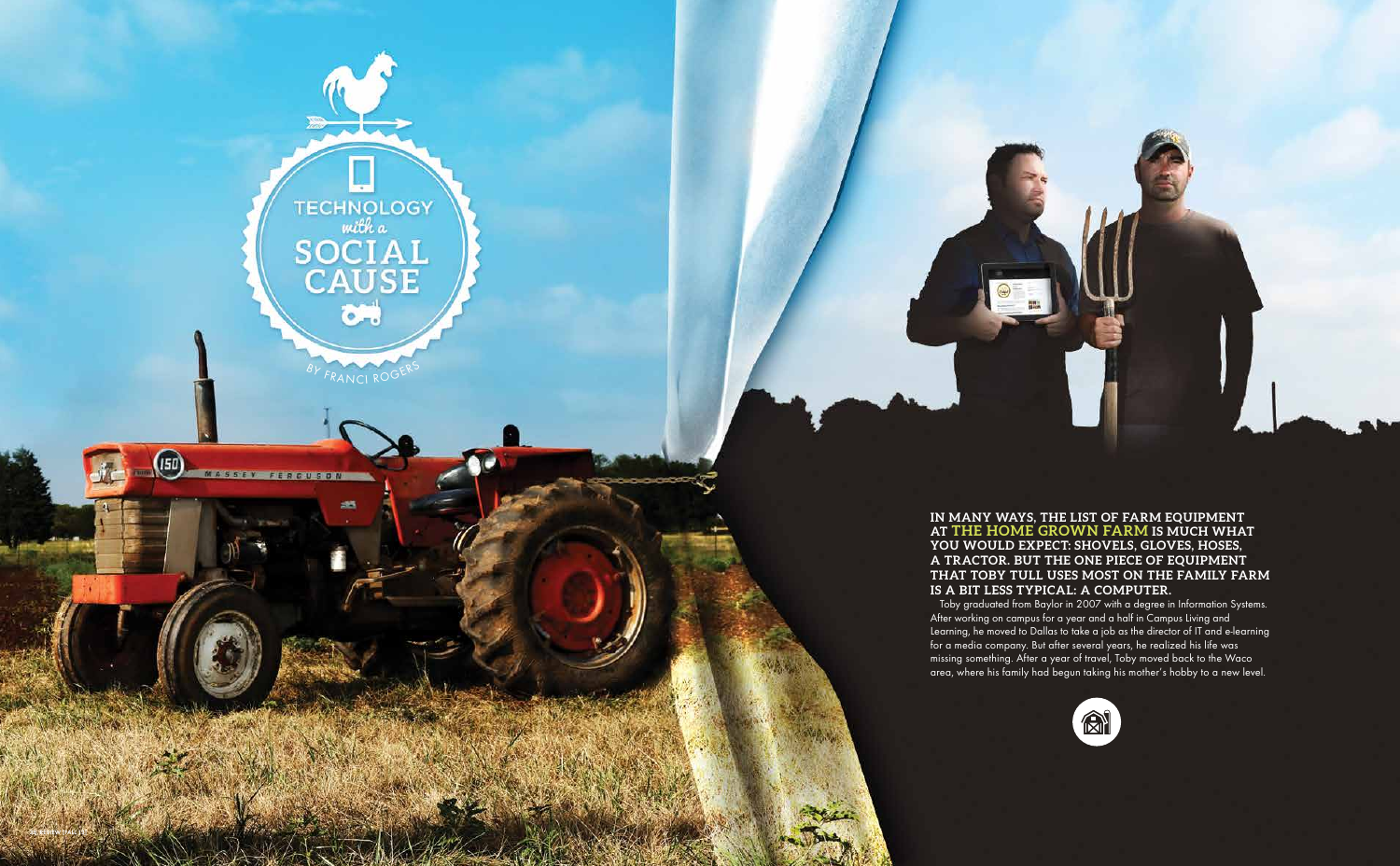Pam Tull, who works in Baylor's Office of Sponsored Programs, had begun a small hobby farm near China Spring, Texas. Along with her son, Brandon, who graduated from Baylor in 2001, they began a program of Community-Supported Agriculture (CSA), selling shares in the farm to members of the community who, in return, receive produce when crops are harvested.

When Toby returned from his trip, the brothers began to brainstorm about ways to improve the typical CSA system to be able to reach more people in the community.

"We wanted to bring it to a new level," said Toby. "We knew that what we were doing on the farm was the right thing, and we wanted to be able to expand."

"We knew there was a niche," said Brandon. "We are very passionate about food. Mostly, if it doesn't come from us or our partner farms, I don't want to eat it. We all believed that other people should have access to that kind of food."

## **The brothers went to work, both delving in to their areas of expertise.**

"I chose to focus on distribution and customer experience," said Toby. "I felt like I was uniquely qualified to do it because of my IT experience. I knew that convenience was going to be key. We live in a world of consumers who are used to being able to get what they need 24/7, and it can be difficult for a farm to bend to those demands. I knew TECHNOLOGY **would be the way create a bridge to that customer experience."**

CONVENTENCE

is KEY<sup>v</sup>

Brandon's focus was on the food.

"There was no way we were going to compromise on the integrity of our product," he said. **"My job is to produce the best quality, most natural, best tasting food for our customers."**

The two spent countless hours going back and forth with ideas. "Brandon is a farmer, a very tech-savvy farmer," Toby said. "Because he has a background in the business world, it did make things easier to figure out new systems."

In January, they launched their new model and, as of then, their customer operation is entirely online.

People who have purchased shares of the CSA are credited with a certain amount (depending on how much of a share and what season the farm is in) at the beginning of each week. They can then go online and choose what they would like to purchase. Everything they order will be available for them to pick up the following week (or delivered to them for a small fee).

 "Typically, CSAs off-load all of the produce that they can't sell anywhere else to their members," said Toby. "Our model gives our CSA members first choice."

What they don't sell to their shareholders then goes to a farm stand or farmer's market, or is repurposed in some way.

"If you've paid to grow it and taken the time and care to grow it, you don't want it to go to waste," said Brandon. "We do everything we can to minimize waste. If it doesn't go directly to the customer, it's converted to something else: treats, jam, chicken feed, even dog treats."

Another change from traditional CSA models to the way The Home Grown Farm operates is to offer members the option to roll their money over to the next week, or even the next season.

"If you don't want or don't like what's offered one week, or if you are going out of town, you can use it the following week. And if you have money left at the end of the season, you can use that towards your next season's share," said Toby.

Their model also allows members to purchase items other than raw produce with their share.

Their sister, Melanie Tull, who recently graduated from Baylor with her Masters of Social Work, makes baked goods for the farm using chemical- and pesticide-free, all-natural ingredients. Among the treats members might be offered in any given week are cinnamon rolls, breads and honey from their farm, and croutons from one of their partners. Another partner allows them to offer goat's milk soap.

Some of these endeavors have created the need for The Home Grown Farm to partner with other farmers. But the brothers wanted to make sure none of the integrity of their products was compromised. So they created their own set of standards and award only certain farms with "home grown certification."

"It's impossible for one farmer to grow all things well," said Toby. "So we find other farms and certify them to our standards. We get a bigger variety, and we can support other farms with our technology."



"WE BELIEVE **OTHER PEOPLE** should have access to THIS KIND OF FOOD."

G